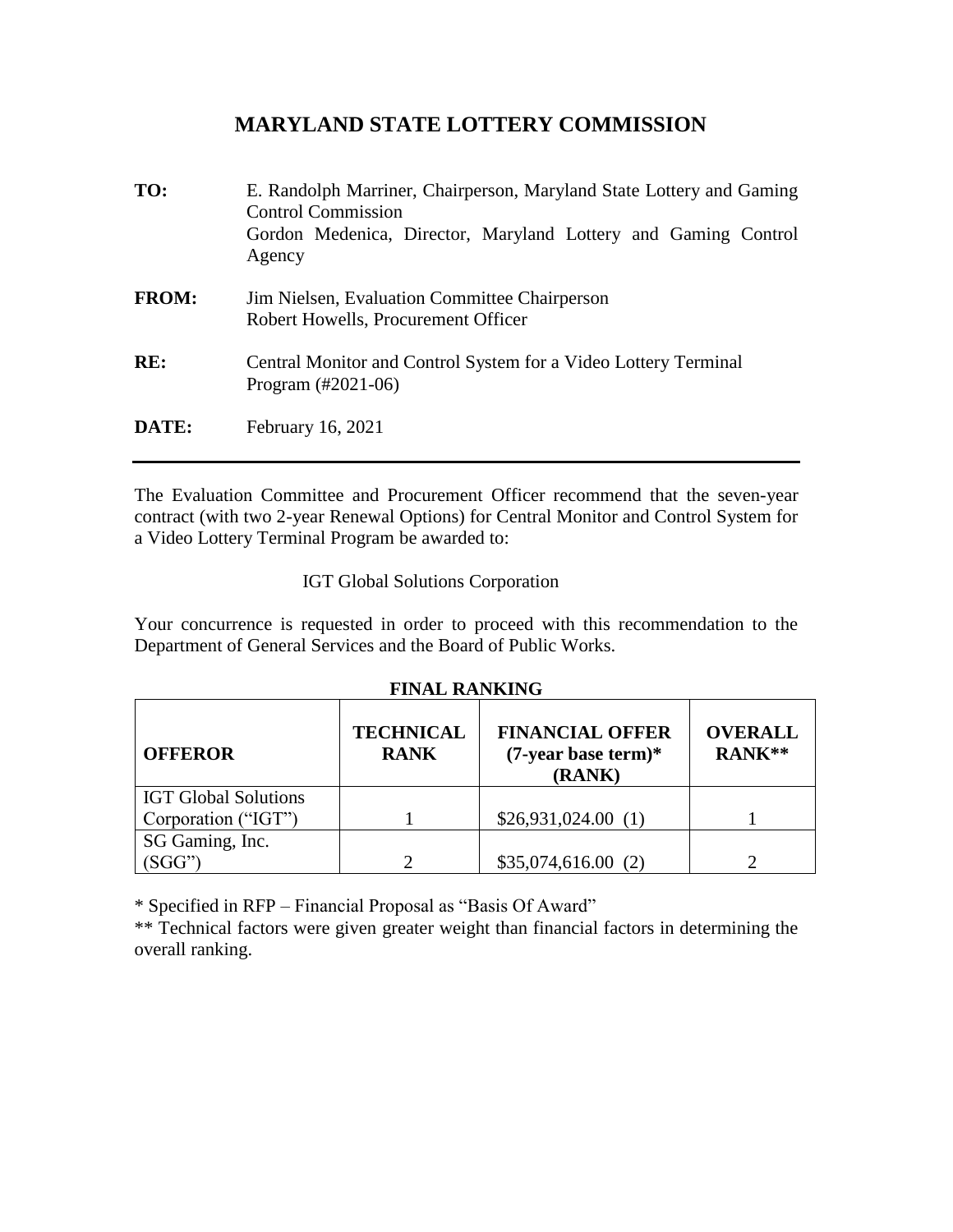## **CENTRAL MONITOR AND CONTROL SYSTEM FOR A VIDEO LOTTERY TERMINAL PROGRAM - RFP #2021-06**

# **EVALUATION REPORT**

#### **I. PROCUREMENT OVERVIEW**

The Maryland State Lottery and Gaming Control Commission ("Commission") issued a Request for Proposals ("RFP") for Central Monitor and Control System for a Video Lottery Terminal Program (#2021-06) on October 1, 2020. The current Contract for these similar services is Central Monitor and Control System for a VLT Program #2009-11 which was awarded by BPW 1/6/2010 to the incumbent Contractor GTECH/IGT Corporation (which subsequently changed its name to IGT Global Solutions Corporation).

The RFP was sent directly by e-mail to 11 vendors, 2 of which were MBEs, and was posted on eMaryland Marketplace Advantage and the Lottery's website where it could be viewed by other interested parties. A copy of the RFP was also sent to the Governor's Office of Minority Affairs.

It was determined that a RFP, as opposed to an Invitation for Bids, was the appropriate solicitation method for this procurement. The technical specifications are highly complex and could not be prepared in a manner that would permit an award based solely on the most favorable bid price without discussion, clarification and a Q&A process. A RFP allows for a complete evaluation of the offeror's understanding of the problem, the technical specifications of its proposed Central System and a thorough evaluation of its experience with similar projects. Each proposal should be considered and evaluated on its technical merits and response to the specifications and then on price.

A Pre-Proposal Conference was held on October 21, 2020 by Video Teleconference and was attended by 12 individuals representing 3 companies, including 1 MBE. Other parties may have been in attendance that did not confirm their attendance in advance.

Three sets of Questions & Answers  $(Q\&A#1, #2, and #3)$  and two Amendments (Amendment #1 and #2) were issued during the solicitation process prior to the Proposal Due Date.

The Proposal Due Date stated in the RFP was December 2, 2020. In response to the RFP, two (2) Offerors timely submitted proposals as indicated below:

> IGT Global Solutions Corporation ("IGT") SG Gaming, Inc. ("SGG")

IGT and SGG are established competitors in the field with several VLT programs currently being serviced by each.

The MLGCA is very familiar with the VLT central system providers through its daily activities involving gaming and lottery operations as well as participation in various industry trade organizations. There are presently only three companies supplying VLT central monitor and control systems to lotteries in North America. Both proposals received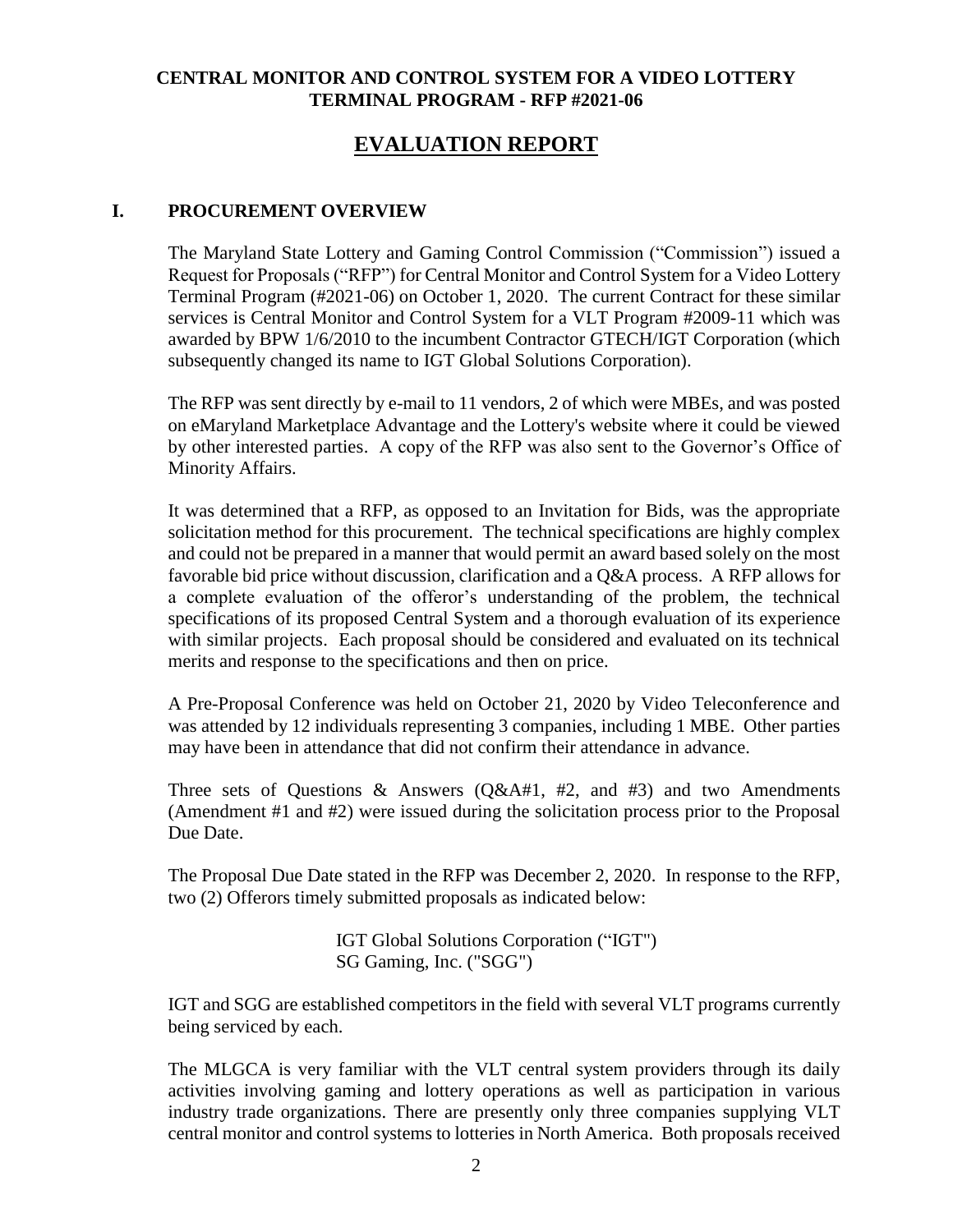were from companies with extensive business throughout North America. The third company has only a single customer that we are aware of and although it was directly solicited it chose not to submit a proposal. In consideration of the foregoing market conditions, it is felt that the maximum competition possible was achieved with the two proposals that were received.

## **II. PROCUREMENT OFFICER'S REVIEW**

The Procurement Officer conducted a preliminary review of the Proposals submitted by both IGT and SGG in order to verify compliance with all proposal submission requirements, proper packaging, format, and items required by Section 7 – RFP Attachments and Appendices.

Both IGT and SGG were determined to be in compliance with the submission requirements. IGT stated no Exceptions to the RFP. SGG stated seven Exceptions to the RFP's contractual requirements, the resolution of which was deferred until after further evaluation of the Proposal to determine whether it was likely to be otherwise eligible for award.

Since both IGT and SGG are already licensed by the Commission as a Manufacturer, no further License related submissions were required.

## **III. EVALUATION COMMITTEE**

The Commission appointed an Evaluation Committee composed of the following MLGCA individuals to conduct an evaluation of the proposals and make a recommendation for contract award:

Jim Nielsen, Deputy Director/COO (Chairperson) James Logue, Managing Director, Gaming Jennifer Wetherell, Director, Electronic Gaming Device Operation Jeff Patchen, CIO Margie Boettinger, VLT Account Supervisor - Finance

## **IV. TECHNICAL EVALUATION**

The Evaluation Committee's findings regarding the evaluation of the Offerors' Technical Proposals are summarized below.

## **A. Qualifying Proposals**

Both proposals were first reviewed by the Procurement Officer to determine if the Offeror Minimum Qualifications specified in Section 1.1 of the RFP had been met and to determine compliance with the submission requirements of the RFP. Both Offerors were determined to be in compliance with this Section.

## **B. Oral Presentations/Discussions**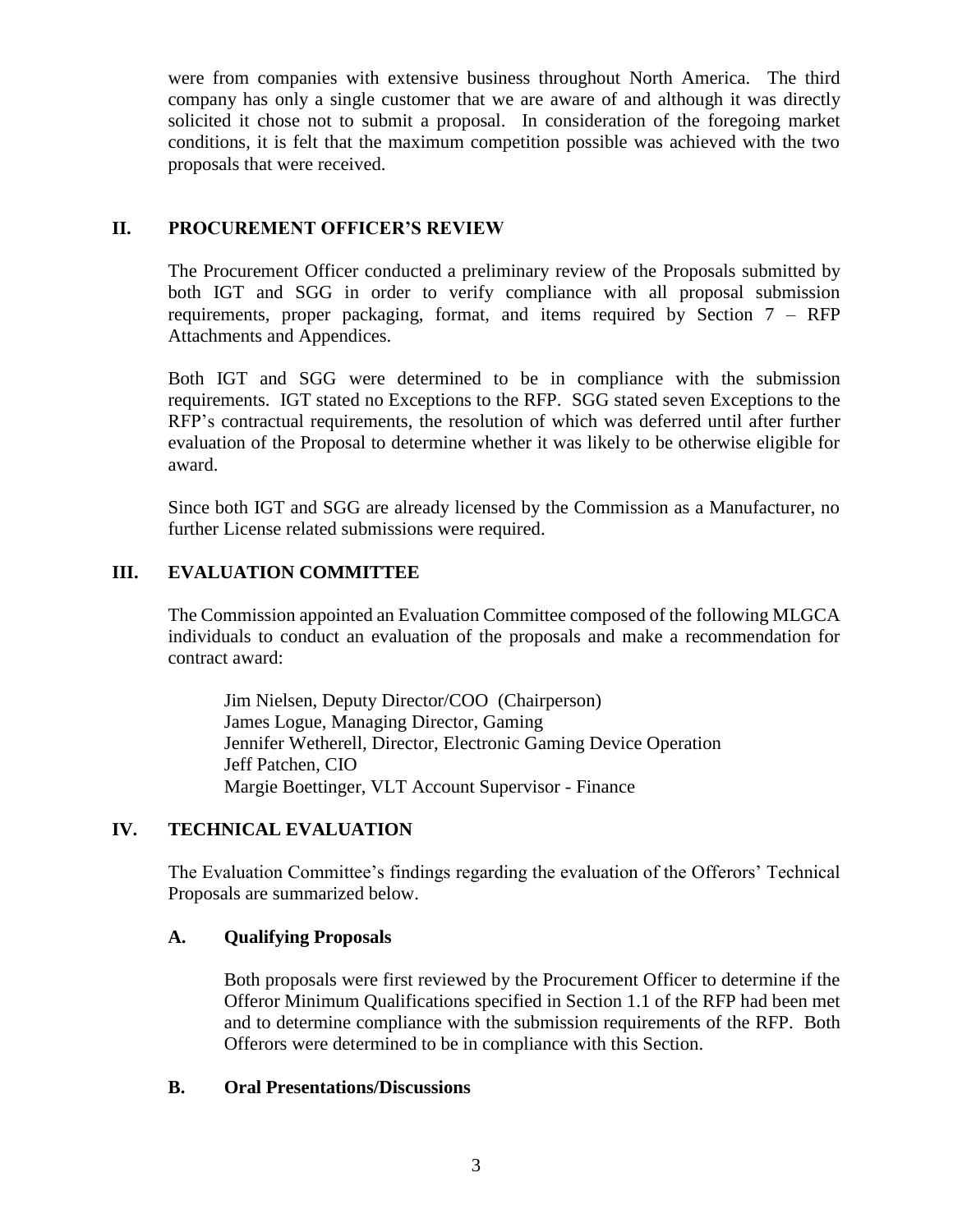As part of the evaluation process, the Evaluation Committee conducted Oral Presentations/Discussions with both Offerors by Video Teleconference – IGT on January 27, 2021 and SGG on February 1, 2021. Each Offeror was provided in advance with a list of questions covering specific topic areas of the proposals to which they provided written answers. The Offerors were advised that the Discussions would not be limited to only these advance questions and they should be prepared to address these and other questions regarding all areas of their proposals that the Committee may have.

#### **C. Site Visits**

Site visits were not conducted 1) due to the pandemic restrictions but also 2) because the Committee felt that for these particular services all needed information could be otherwise obtained and site visits would not provide any substantial benefit.

#### **D. Evaluation Criteria**

The RFP identified the following Criteria to be used to evaluate each Technical Proposal, which are listed below in descending order of importance. Unless stated otherwise, any sub-criteria within each criterion have equal weight.

The MLGCC prefers the Offeror's Technical Proposal to illustrate a comprehensive understanding of work requirements and mastery of the subject matter, including an explanation of how the work will be performed. Proposals which include limited responses to work requirements such as "concur" or "will comply" will receive a lower ranking than those Proposals that demonstrate an understanding of the work requirements and include plans to meet or exceed them. The proposed solution should address all of the Commissions requirements as provided in Section 2.3 and throughout this RFP.

- 6.4.1 Central System (5.3.3.2); Primary and Back-up Sites (5.3.3.3); Disaster Recovery (5.3.3.5); Security (5.3.3.6); Manuals and Documentation (5,3,3,7); Maintenance, Service Levels and Support  $(5.3.3.9)$ .
- 6.4.2 Implementation and Acceptance Testing Plans (5.3.3.11 and 5.3.3.10).
- 6.4.3 Offeror's Qualifications and Capabilities (5.3.5); References (5.3.6); Current or Prior State Contracts (5.3.7); Financial Capability (5.3.8); Legal Action Summary (5.3.11).
- 6.4.4 Experience and Qualifications of Proposed Staff (5.3.4); Subcontractors (5.3.10); Staffing (5.3.3.8).
- 6.4.5 Telecommunication Network (5.3.3.4).

The Evaluation Committee utilized a consensus method to arrive at a technical ranking for each of the Evaluation Criteria.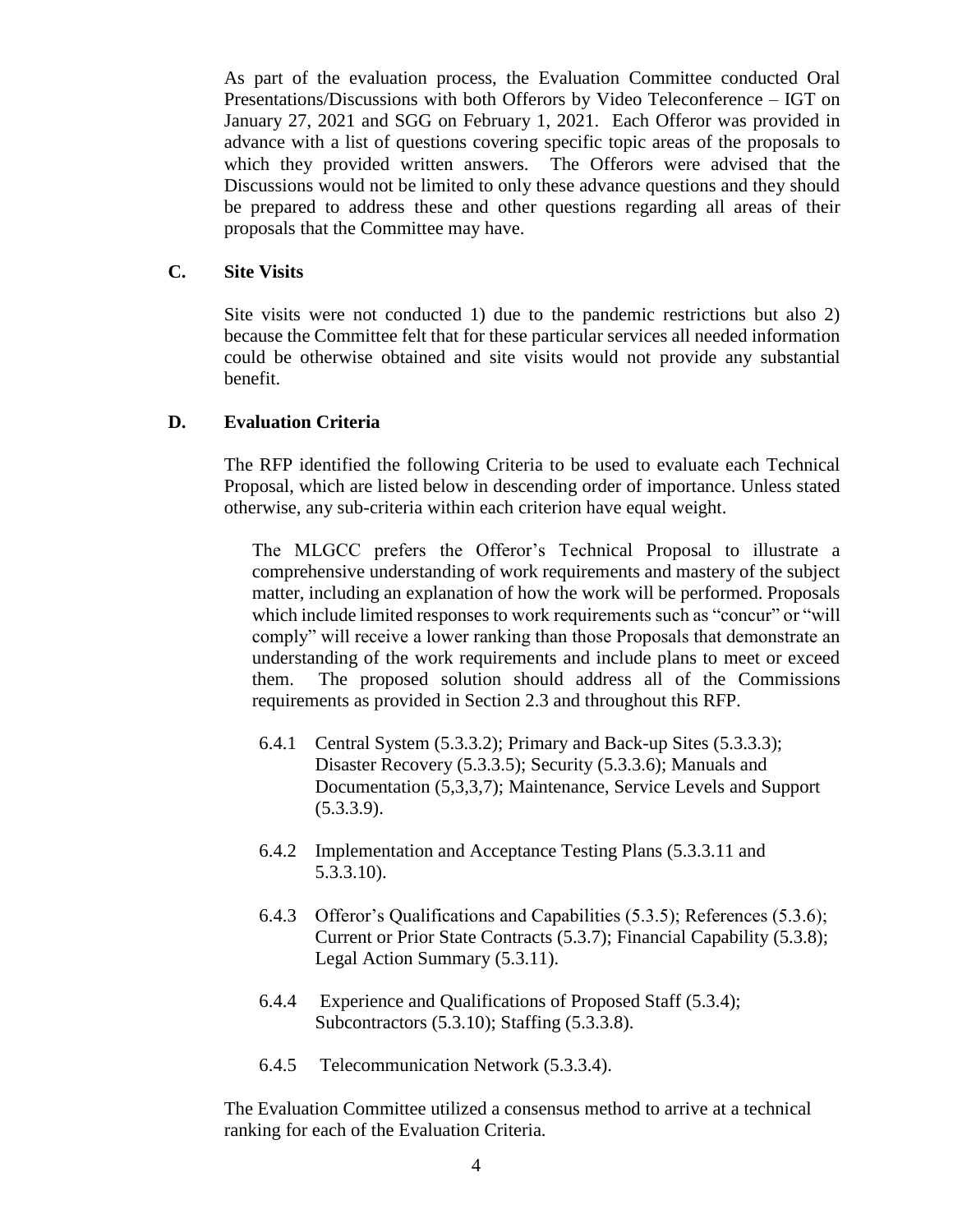### **E**. **Committee's Ranking as to Technical Evaluation Criteria**

| <b>OFFEROR</b> | <b>TECHNICAL</b><br><b>RANK</b> |  |  |
|----------------|---------------------------------|--|--|
| <b>IGT</b>     |                                 |  |  |
| SGG            |                                 |  |  |

#### **TECHNICAL RANKING**

### **F**. **Summary of the Evaluation Committee's findings for each Evaluation Criterion for each of the Offeror's proposals.**

Both Offerors submitted proposals that met the required specifications and were overall acceptable. For Criteria #4 and 5, both Offerors were ranked equally. For Criterion #1, 2 and 3, IGT was ranked somewhat higher. IGT had a modest technical advantage in six (6) sub-criteria which resulted in it being ranked first. In general, the Committee felt that IGT also out performed SGG in the presentations.

## **V. FINANCIAL EVALUATION**

Following the completion of the evaluation of Technical Proposals, the Financial Proposals were opened. Financial proposals were ranked from the lowest (best) price to the highest price, based on the Offeror's "Total Estimated 7-Year Contract Price" as specified in the Financial Proposal – Financial Proposal Sheet (Summary). A financial model was included in the RFP as a basis for calculation and comparison of financial offers.

| <b>OFFEROR</b> | <b>FINANCIAL OFFER</b><br>(7-year base term) | <b>RANK</b> |
|----------------|----------------------------------------------|-------------|
| <b>IGT</b>     | \$26,931,024.00                              |             |
| SGG            | \$35,074,616.00                              |             |

**FINANCIAL RANKING**

#### **VI. BEST AND FINAL OFFERS**

After review of the Technical Proposals, Oral Presentations/Discussions, Offeror Clarifications, the limited time available, and review of the Financial Proposals, the Procurement Office determined that a Best and Final Financial Offer ("BAFO") would likely provide no benefit to the State. The successful Offeror (incumbent) has offered a lower price than the existing contract and the second ranked financial Offeror is extremely unlikely to reduce its substantially higher price enough to be competitive.

#### **VII. OVERALL RANKING**